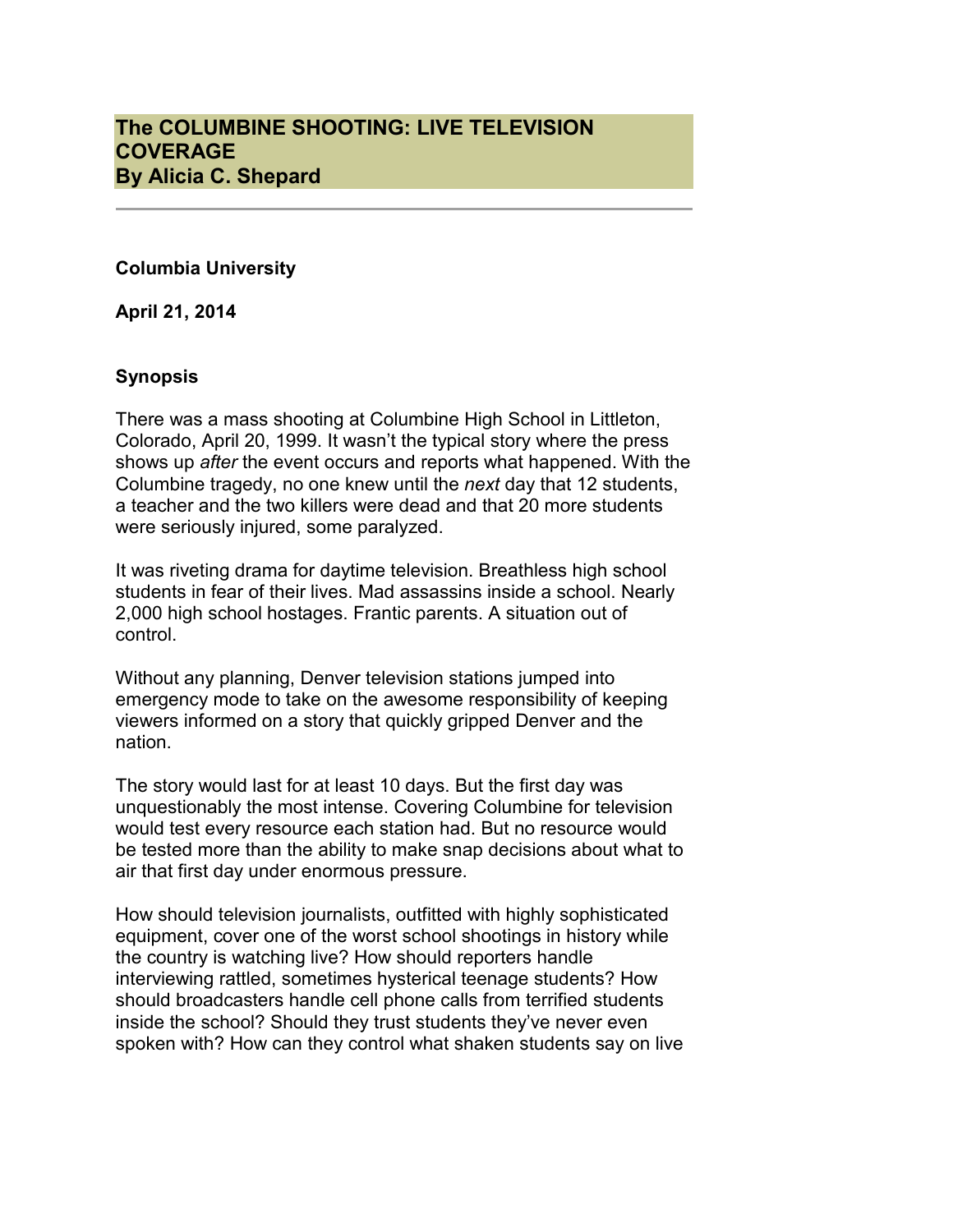television? What should be shown live? And what should not, under any circumstances, be shown?

"The most difficult decision that day was how much live to put on the air because the story was unfolding, said Diane Mulligan, KMGH news director since March 1998,"and because we didn't know all the facts or whether the shooters were in the school. The most important thing was being in the control room deciding what shots to put on the air because the carnage was fairly massive. "

### **The Narrative**

News director Patti Dennis walks in late to the 8:30 a.m. meeting at KUSA-TV in Denver on April 20, 1999. The room is full. Her executive producer fills her in. Looks like a slow news day. For no particular reason, Dennis looks around the room, and unwittingly gives her staff a heads up: "I don't know why but, oooh I feel spot news coming in my fingers," she says, wriggling them in the air.

She is right. Within three hours, the biggest story in Denver's broadcasting history is breaking.

Around 11:20 a.m., the newsroom police scanner crackles something about a kid at school with a gun. A reporter calls the Sheriff's department but it knows very little. "You already know more than I do," the media spokesman says, as he's dashing out the door for Columbine High School, a modern, suburban high school with 2,000 kids about a half-hour south of Denver.

Then the phones begin ringing. People are asking questions. What does the station know?

After a few more calls, it quickly becomes apparent to Dennis that this is real, frightening news. KUSA breaks into the "Leeza" show at 11:35 a.m., warning viewers there may be a "possible shooting" at Columbine High School and "grenades may be involved." There are no pictures; only a map of the school's location.

"At that point, we had limited information," says Dennis. "But we felt it was our responsibility to go on the air and say: 'This is what we know.' We were in and out within four minutes and back to `Leeza.'"

Denver's other two network-affiliate television stations, KCNC and KMGH, hear the same news over scanners. By 11:45 a.m., every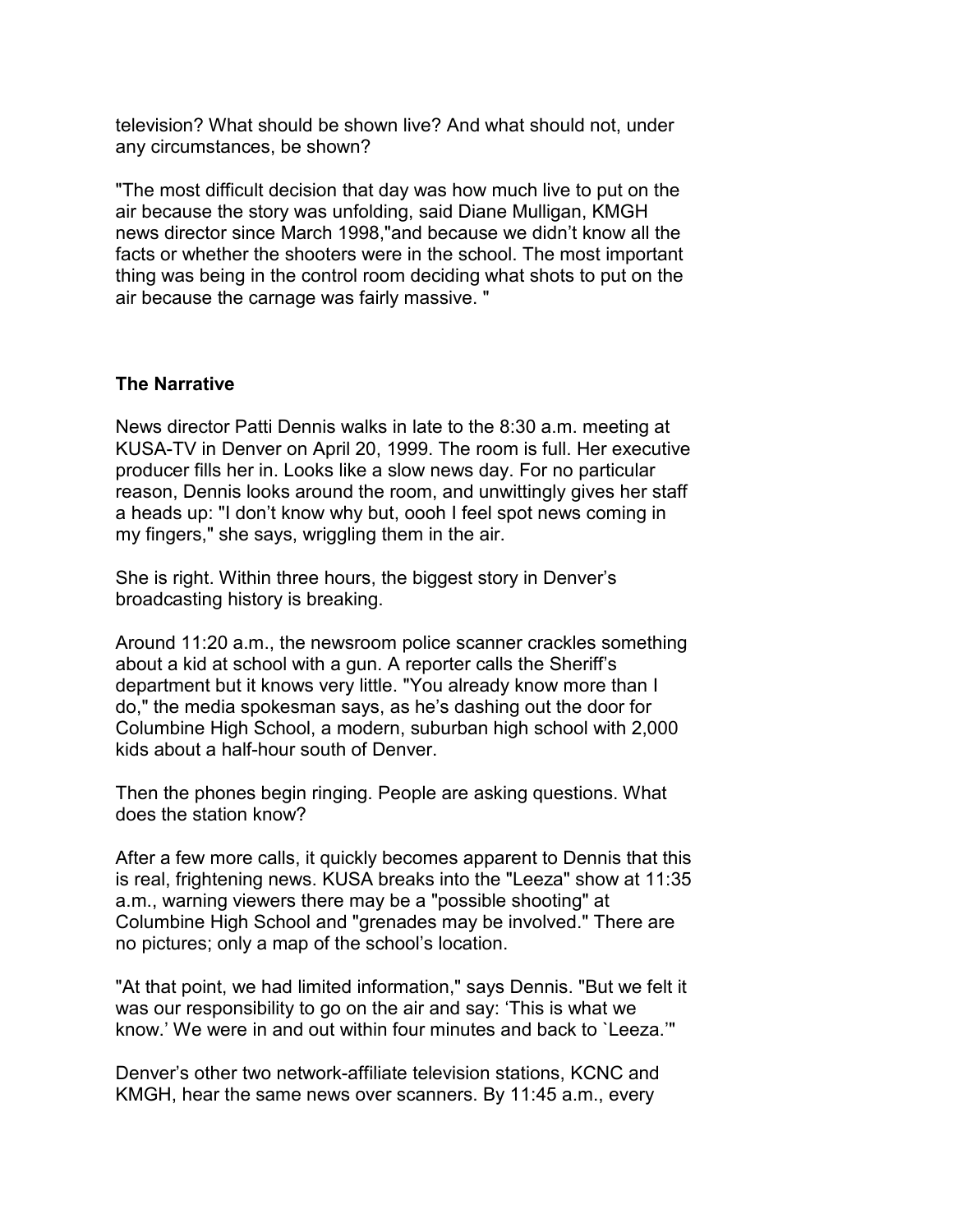newsroom in Denver has lurched into "Big Story" mode. Adrenaline pumping, assignment editors begin ordering crews to the school, local hospitals, nearby neighborhoods. Reporters grab notebooks and maps; photographers reach for their gear; they all run for their cars.

"Breaking News" flashes across TV screens no matter which channel you flip to.

Telephones ring non-stop in every newsroom. What is happening? callers frantically ask. Can you tell us anything? Are children dead? Anxious parents of Columbine kids are calling, desperate for information. Students trapped inside the school call all three stations. Calls come too from teens who'd escaped the rampage of two angry teens toting guns and bombs, bombs that set off fire alarms and activate sprinkler systems inside the school.

Still, at noon, police, reporters, parents, Denver's citizens know little. Is it only two males? Are there others with weapons inside the sprawling school? Are they students? Is anyone dead? It will be hours before any one knows what has actually occurred.

"I've never had a story with the volume of people calling us to ask about or tell us what was happening," says Dennis, a 20-year KUSA veteran. At 11:55 a.m., KUSA pushes "Leeza," off the air and stays live for the next 10 hours. Its competitors follow shortly; first CBS affiliate KCNC at noon, then ABC-affiliate KMGH.

Around noon, with little information to offer viewers, KUSA decides to put Jonathan Ladd on the air live via telephone. When Ladd calls in and says he's a Columbine student, his call is shipped over to executive producer David Kaplar in the control room. Kaplar invokes the normal procedure with kids. What's your name? How old are you? Where are you? What have you seen? Would you be willing to tell us live on TV? Ladd agrees, and is switched over to co-anchors Kyle Dyer and Gary Shapiro. He tells KUSA anchors he heard an explosion. But that's all he knows.

At 12:04, KUSA tells viewers what little they know: at least two gunmen are involved, there are unconfirmed reports of injuries and bombs have gone off. At 12:15 p.m. KUSA puts another quickly screened student on the air live via telephone. His name is Bob Sapin and he says he's calling from his hiding place at school. For three minutes he talks. He's breathing hard; he sounds scared.

"They were all in black. They had submachine guns. I'm hiding behind the school in the bushes," he tells anchors Dyer and Shapiro.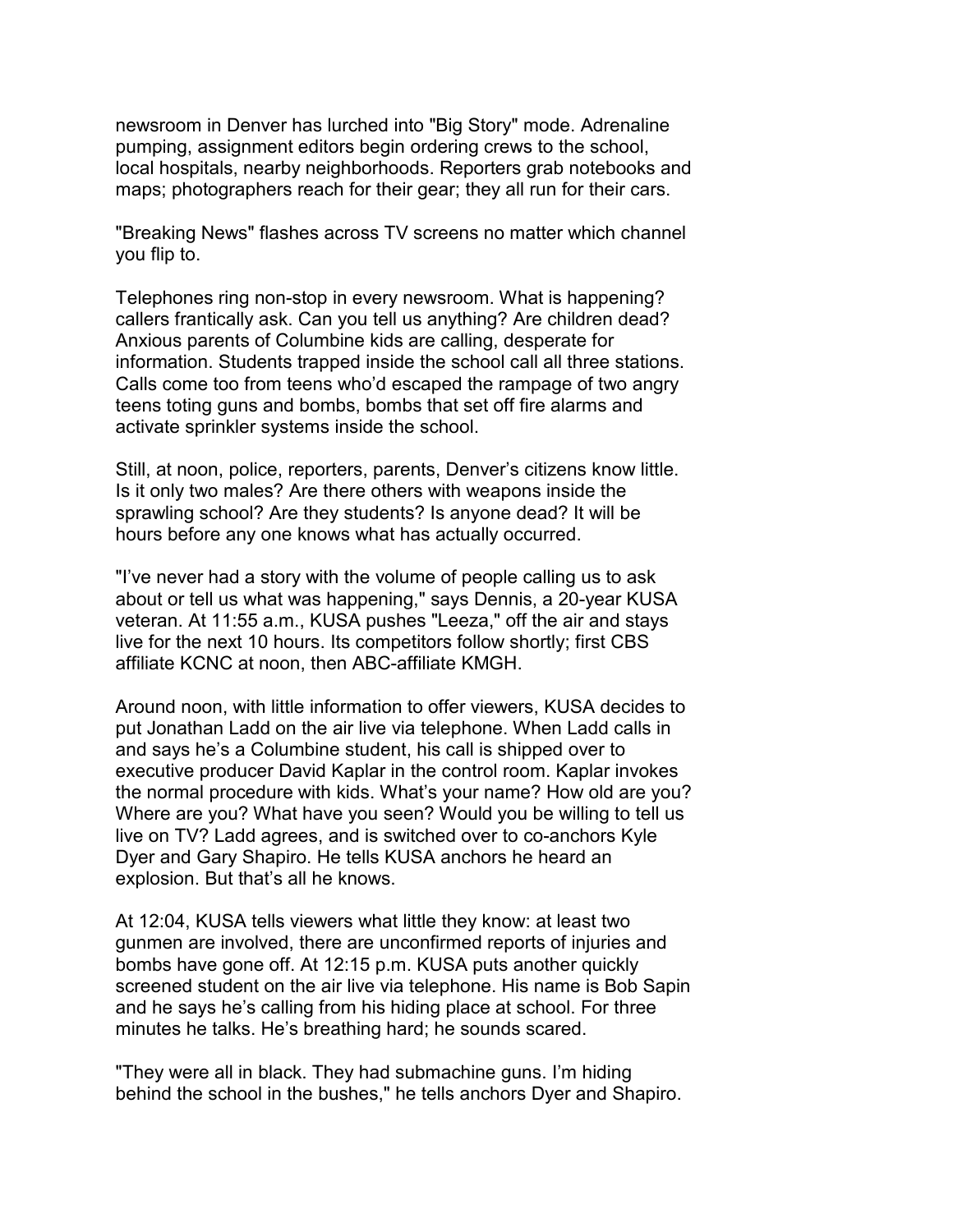"I'm praying to the Lord that they don't come out the back door." Dyer tries to reassure him that police are at the school. Co-anchor Shapiro advises Sapin to make his way over to the police S.W.A.T. teams.

At 12:45 p.m., Sapin calls back. "I saw two killers," he tells viewers. "They had black masks and black trench coats. Needless to say, I was scared." Sapin says he was in Mr. Connor's math class when the shooting began. "My math class ran," he says. "They got away. My curiosity got the best of me. I wanted to see if I could help in anyway. But when I saw the men from outside where I was hiding in the bushes, I was afraid. I chickened out."

"No, you didn't Bob," reassures Dyer. "Bob, I'm glad you got home safely."

By 1 p.m., KUSA puts another student with a cell phone inside the school on the air live. His last name is never mentioned. "I'm in a class room with locked doors," James tells anchors. "It's really noisy outside. I hear a lot of screaming. I'm all by myself." He didn't hear any gunshots, he admits, just a "bunch of threats."

Dyer steps in. "You need to get off the phone right now and call 911 immediately," she instructs.

At 1:09 p.m., James calls again saying telephone lines are jammed. He can't get through to police. "People are running up and down the hall yelling: 'They're inside the cafeteria,'" he says. "I'm just staying underneath the desk. I just hope they don't know where I am."

Dyer takes charge, promising to get James help. "Don't tell us where you are," she orders.

At 1:23 p.m., Jonathan Ladd is again live via telephone. "I've calmed down some," Ladd says. "One of my friends called his mother (from the school). She said he's hiding in the choir room."

\*\*\*\*\*\*

When seniors Eric Harris and Dylan Klebold began shooting at students inside Columbine High School that morning, every print and electronic news organization in and around Denver instantly leapt on the story, descending on the school near Littleton, Colorado by 12:30 p.m. Chaos prevailed. Reporters and photographers stood outside a yellow police tape, knowing virtually nothing and watching as events unfolded. For print journalists, while emotionally wrenching, it was not as logistically challenging as it was for television. Newspaper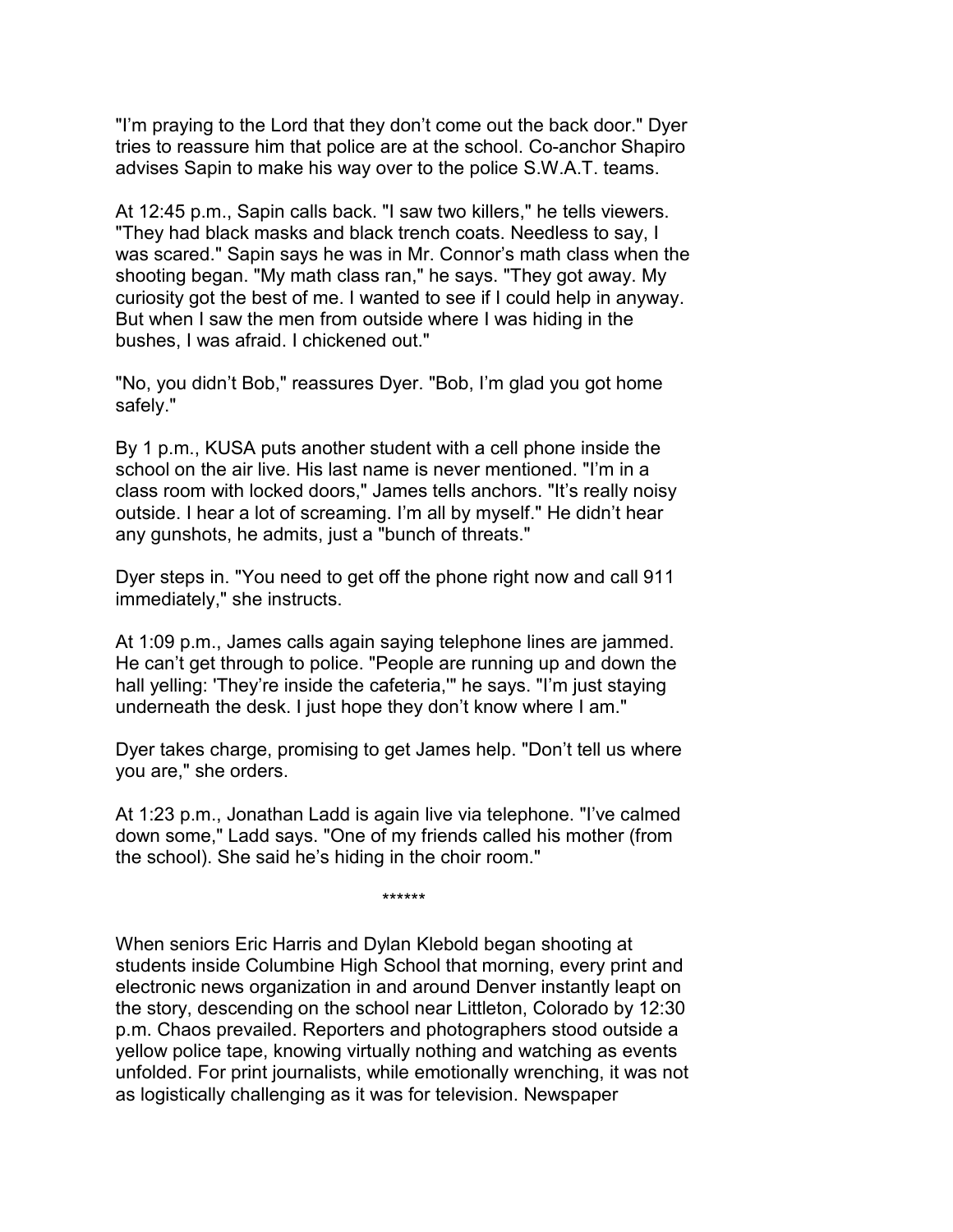reporters and photographers gathered facts, interviewed scores of people and at the day's end distilled them into a coherent account for the next day.

But for television journalists, it was an altogether different struggle. They arrived with cameras ready to broadcast live a potential hostage situation. Police S.W.A.T. teams and ambulances, sirens blaring, screamed in from all over the area. No one, including police, knew exactly what was happening inside the school. Were the killers still alive? Were they holding hostages? How many shooters were there? If they were alive, where were they? Was anyone dead? Inside the school, the noise from fire alarms and sprinkler systems, tripped by detonated bombs, added to the chaos.

Initially, students who escaped after the shooting gave police and reporters wildly varying accounts of the horrifying events inside the cafeteria and library. Some teens were eyewitnesses; others reported what they'd heard from friends. The truth was far from known. And what little police knew, they weren't sharing with the expanding crowd of journalists.

"There was so much information in the beginning and so much coming from different ways and different people that you didn't know what was right," said KUSA reporter Ginger Delgado. "So you were left to describe what you saw. Believe me there was a lot to talk about but you had to be very careful about what you said and how you attributed it."

For the three major Denver network stations, the pandemonium posed a tremendous problem. Going live at noon put pressure on each station to provide non-stop valuable information. But with scant details, what could they report? What shouldn't they report? Each person in the newsroom – producers, reporters, photojournalists and news directors – had to make split-second decisions on what to show and what to report to a nervous, captive audience of 1.5 million viewers in the Denver metropolitan area.

Dennis and the other two network news directors knew they could *not*afford to speculate on the air, or provide misleading or incorrect information. This story involved children whose safety was unknown. It required a far greater sensitivity. News directors also knew this story touched a lot of nerves in the newsroom. Staff members lived in or near Littleton. They knew friends whose kids attended Columbine or their own children went to school there or nearby. Or they had high-school age kids. If their own staffs were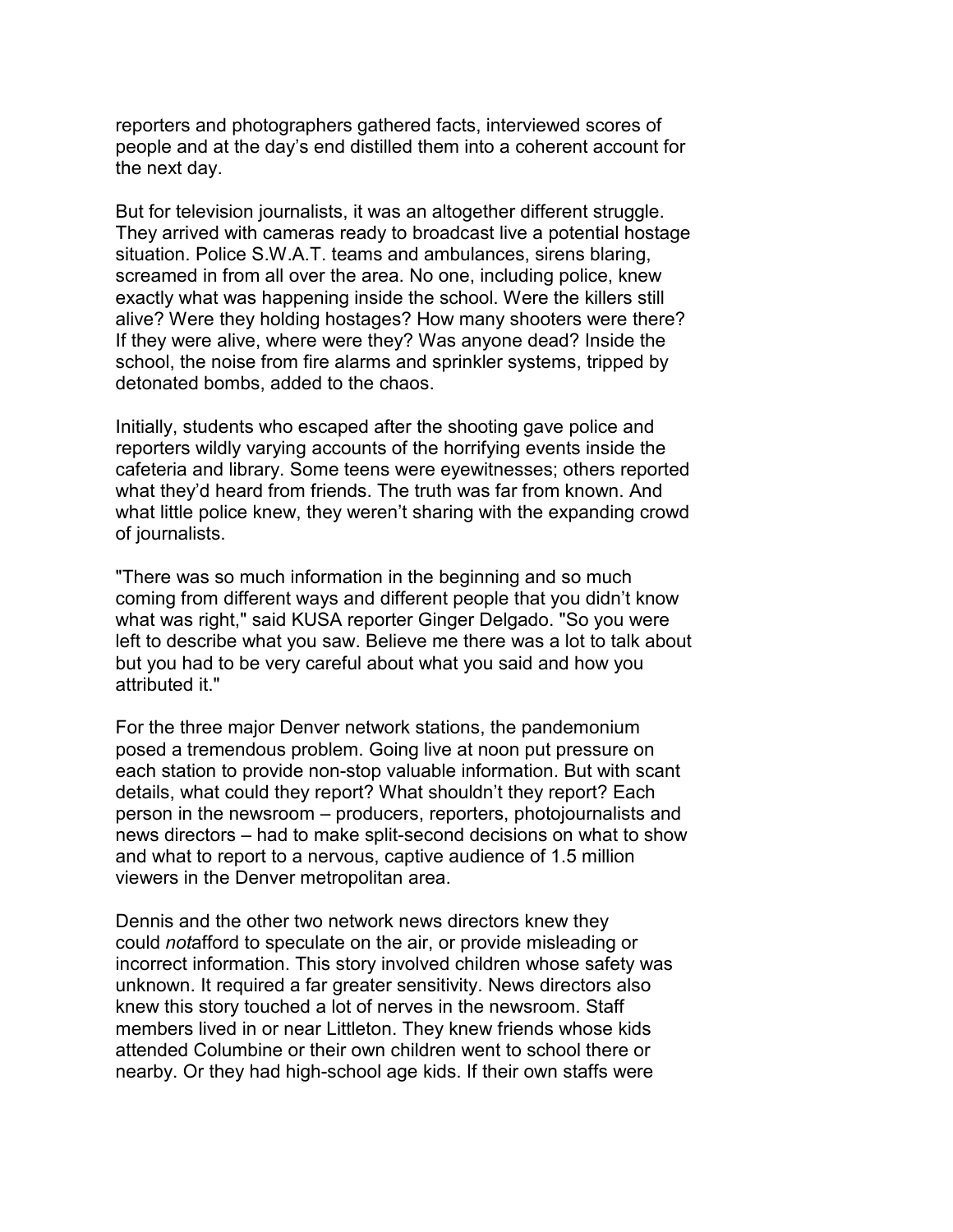personally affected by the story, the news directors knew the same would be true for viewers.

"In a breaking news story like Columbine, you are in shock," says Dennis. "It's happening in your community and you are trying to divorce yourself emotionally so you can keep your head on the job. Minute by minute, your instincts say to provide information as fast as you can. But, even waiting a minute or two can help you better clarify or filter breaking news."

But that didn't, maybe even couldn't, always happen.

At each of the three local network stations, KUSA-TV (NBC), KCNC-TV (CBS) and KMGH-TV (ABC), the decision to send every warm body to Littleton was a no-brainer. A school shooting. Possible injuries. Grenades. Maybe even dead students. Dennis, 48, and the mother of two, was in her office at Denver's largest television station (with 96 on staff) when she heard the assignment desk yell around 11:20 a.m.: "There's a kid at a school with a gun." Crews were dispatched within ten minutes. Dennis and other editors soon realized this wasn't the story they envisioned: Teen brings gun to school, adult wrestles teen to ground, gun is confiscated. No, this was BIG. Crews in the field on other stories were paged and told to get to Columbine. Fast.

"Because we are an instant medium, people were busy from the moment we realized it was a big story," recalled Dennis. KUSA's business reporter, Gregg Moss, was first on the scene, reporting via cell phone at 12:07 p.m. It would be 20 more minutes before a microwave satellite truck was in place and KUSA could start beaming live video.

Then students began calling in. Cell phones, said Dennis, played a new and dynamic role in coverage. Shortly after noon, a student saying he was in the school called KUSA. He was transferred to Kaplar in the control room. Kaplar asked his name, age, where he was, what he'd seen and if he'd be willing to tell viewers live on television.

Sure, agreed "student" Bob Sapin.

Sapin's voice was heard live on KUSA twice: at 12:15 p.m. and 12:45 p.m. Months later, a journalism magazine would tell Dennis that Sapin's calls were a prank. He wasn't hiding in bushes behind the school; Sapin (his real name) had called from Utah, where he's a 25 year-old unemployed snowboarder. CNN, the New York Times, the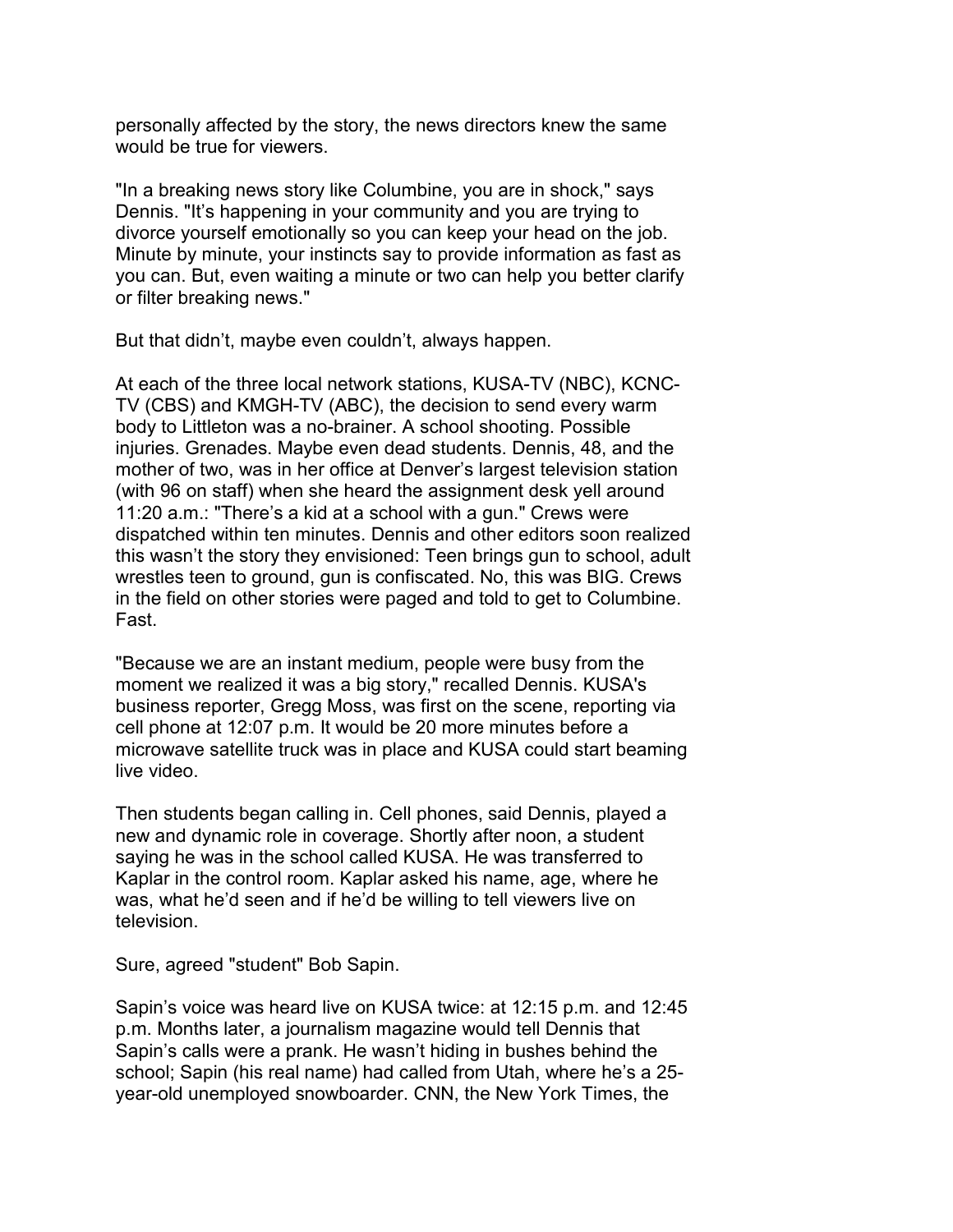Associated Press, Boston Herald, Houston Chronicle and San Francisco Chronicle used part or all of Sapin's telephone interviews, according to Brill's Content.

Dennis acknowledges the station erred in putting Sapin on the air. "It was one of those decisions we could have made smarter," said Dennis. "Now, I would have talked to him, debriefed him, taped him and thought about it. At that moment, though, every journalist I know who had an eyewitness – someone saying this is not what I heard but what I actually saw – would air him…. But you have to weigh that against the public's need to know now. The key word is now. (Sapin's) insider information was answering questions but we could have waited."

Dennis and Kaplar also allowed Columbine student Jonathan Ladd to tell viewers live that his friend was"hiding in the choir room." Law enforcement officers were particularly critical of this 1:23 p.m. interview since it was still unknown where the killers were or whether they were alive.

### Day One at KUSA:

At about 11:50 a.m., Dennis and her executive producer, David Kaplar, headed for the control room, where live feeds from the field could be monitored and restrained if necessary.

"The first time I saw the stretchers, I got the message to my field crews: 'No tight shots.' Parents don't know. I don't want to see any faces. It's not appropriate. Too many parents were wondering what's happening. I don't think it's right to show anyone injured seriously. That compromises their privacy."

KUSA photojournalist Brad Houston and reporter Ginger Delgado teamed up at the makeshift triage site on lawns in a residential cul de sac. Delgado and other TV reporters initially spoke live via telephones to anchors, describing the confusion: Unharmed students frantically looking for friends and family, ambulances and paramedics converging, police trying to direct an out-of-control situation and scores pushing to get near the high school to watch.

When Delgado arrived, she felt overwhelmed. "I'd never seen anything like it," recalled Delgado, who had joined KUSA three years before. "Kids were crying. Bleeding. Screaming. They were in complete shock. The majority had blood spattered on their clothing. I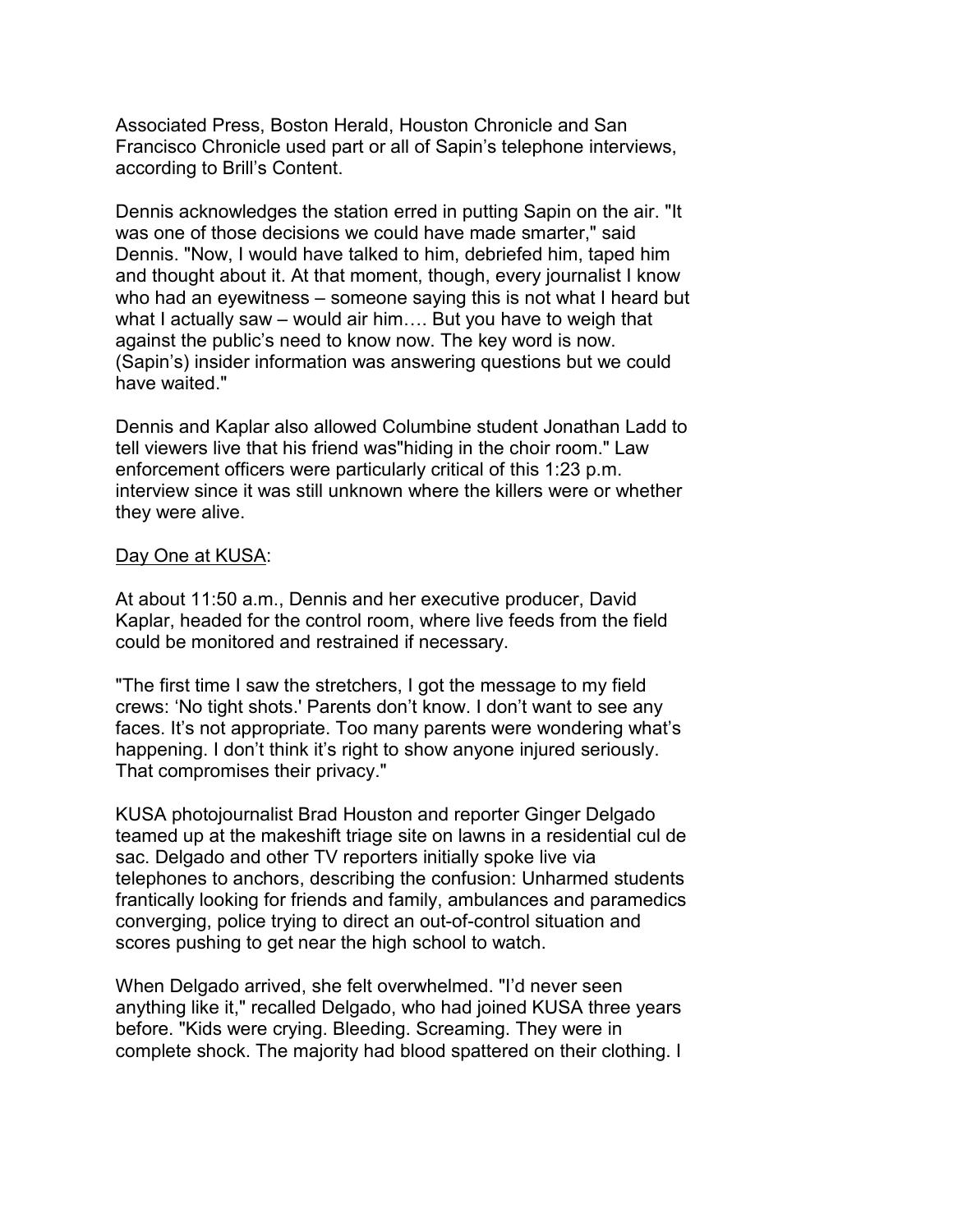turned to the photographer and asked, 'What do you shoot first?' I was frazzled. Nobody really knew what was going on."

The pair immediately wrestled with how best to interview kids and how to tastefully shoot the gory scene before them.

"Cruisers would pull up with bloody kids spilling out," said Delgado. "I needed to talk to some kids to see what they saw or heard. But you didn't know how to approach them. I tried to be really sensitive and understanding. I meticulously approached the kids asking nicely: 'Do you mind if I ask you some questions?' Surprisingly, most of them agreed. Most of the kids were willing to go on camera and say what had happened. Most of the kids at the triage site had been close to the scene."

Because interviewing juveniles is often tricky, television reporters usually pre-interview them before putting them on TV. "It's one way of weeding out kids that might say something that you will regret letting get on the air," says Delgado.

But things were happening too fast for pre-interviews. Delgado spoke to students while Houston shot the scene and transmitted video back to KUSA's control room for Dennis to decide what could be aired. Dennis had an option because Houston decided to shoot footage two different ways.

"When we pulled up, I saw kids lying on the grass. I saw blood on the driveway," said Houston. "I went to the truck, pulled out my tripod and knew that I had to stay back from the people. I stayed away from the families and victims. What was important to me as a member of the community was to stay away from becoming a part of the story and just capture what was happening – as opposed to putting my camera on my shoulder and walking into it."

Since neither Houston nor Delgado knew what had happened or whether anyone was dead, Houston made sure viewers couldn't see faces well enough to identify teens. But he also shot footage showing the kids' faces. If it wasn't aired the first day, it might work in the next few days when emotions weren't so raw. "I knew we didn't want to show victims on the air when their parents didn't know," says Houston. "I did the same thing with blood. I shot the scene with blood and with no blood. We didn't put the blood shots on locally at first. But unfortunately, it went out on a live feed and then it's fair game."

Since CNN partners with KUSA, CNN ran Houston's graphic, bloody triage scenes off the live feed. Houston also saw his work on MTV,"E"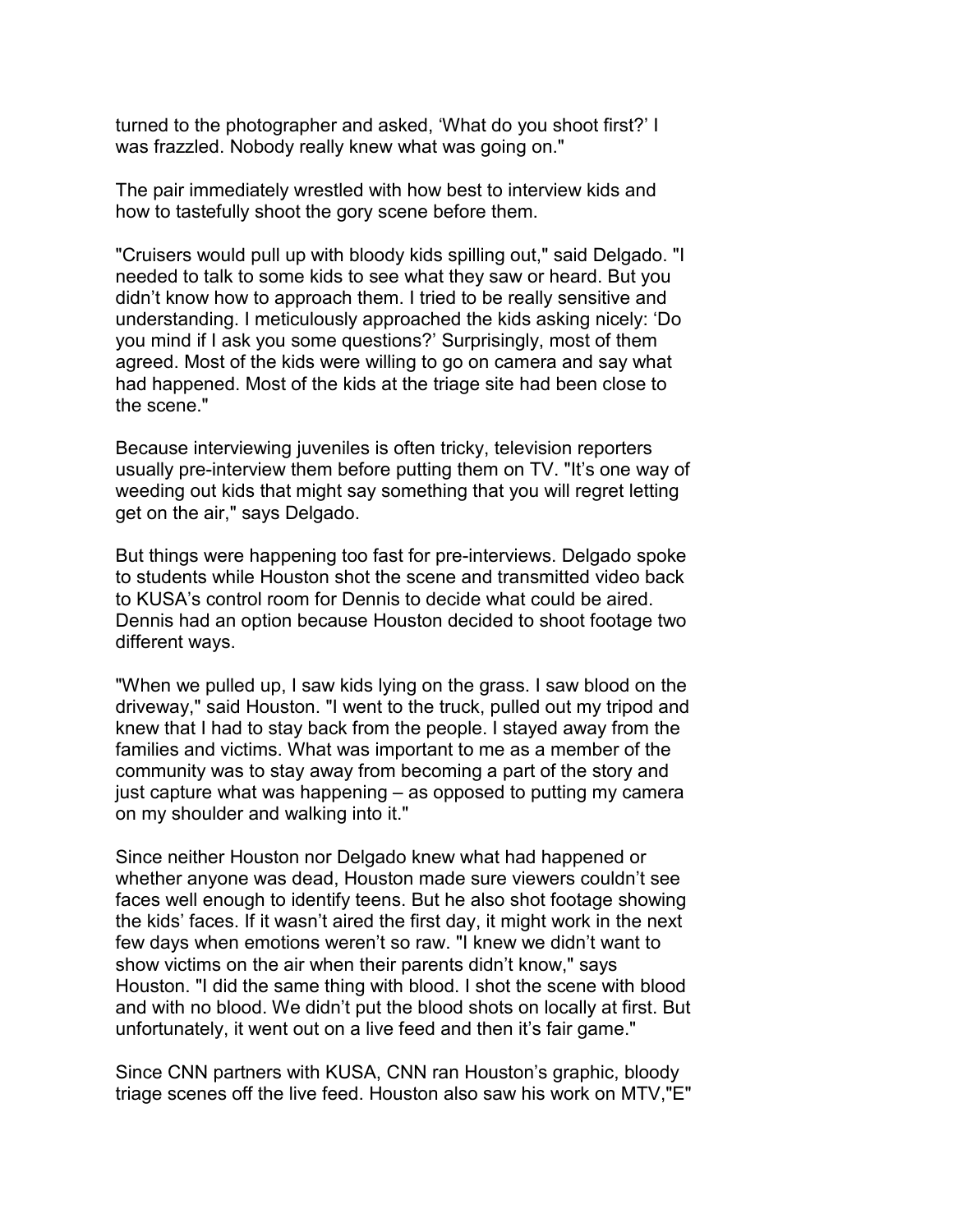and the networks, even though he played no role in the distribution. Once cable and broadcast network stations got footage shot by local camera operators, it was fed for the world to watch live, or at least to see the same gruesome scene over and over and over.

"When we feed it raw, it's out of our hands," said Manny Sotelo Jr., KUSA director of photography. "I can say, 'Please don't use the bloody stuff.' But I'm sure there was someone at CNN in Atlanta to override that. The only way bloody stuff is not going to get on the air is for us to not send it. Or if Brad had taken the time to edit that tape and edit the blood and gory stuff. Then they wouldn't have had that. But there was no time that day."

Days later, KUSA made another mistake on air. The station ran a yearbook photo of Eric Harris. Only it wasn't Harris. It was a fellow student named Ryan Snyder. Neither he nor his family was amused. The station quickly apologized and attempted to prevent repeating the mistake, but it failed. KUSA's parent partner, NBC, already had the footage. NBC ran the incorrect photo on"Dateline" on Friday, April 23, and the photo was put on KUSA's web site. "Journalists from all over the globe wanted to partner with us and use our tapes," said Dennis. "Tapes were duplicated and the mistake was sent around the world."

Despite internal memos and a picture of the "wrong" Harris posted around the newsroom with a bold sign: "DO NOT USE THIS PHOTOGRAPH," KUSA rebroadcast the "Snyder as Harris" photo again over the weekend. The station wound up running *eight*corrections about the photo. "Using a yearbook put together by students as a reference can be dangerous," said Dennis. "Our photographer used the photo based on the reference in the back of the book. It was wrong. We spent the entire weekend calling, making sure we blocked out the wrong photo. We did a lot of work to try to mitigate one image that didn't belong on a very sensitive story."

#### The First Day At KCNC's Channel 4

KCNC's news director Angie Kucharski had started working at the CBS-affiliate only two weeks before Columbine erupted. She'd held only one staff meeting and was still checking the newsroom picture photo board to match names with faces. She didn't even know where Littleton was but she knew a random shooting inside a high school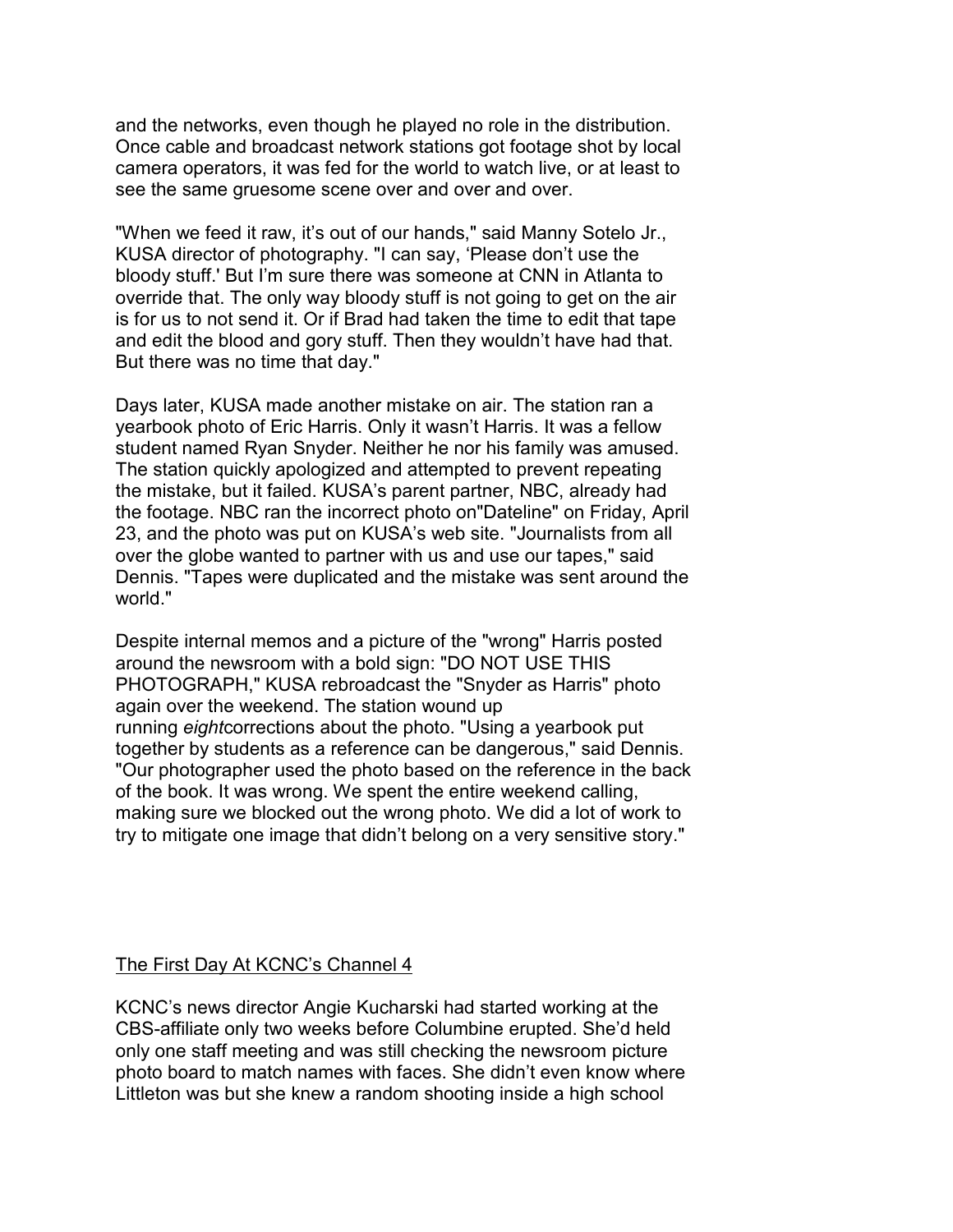was a Big Story. "At some very basic level, spot news is spot news. You instinctively move into a spot news mode," said Kucharski, who came from WBNS-TV in Columbus, Ohio.

"I was in my office (on April 20) and I started getting the sense of a buzz in the newsroom," recalled Kucharski, who has been a newsroom manager for ten years. "I couldn't really help the assignment desk because I didn't really know the area. I acted more as a coach and support than hands-on. I had a newsroom of very talented veterans. When I started realizing their talent, their compassion and ability, I decided to leave it to them. I don't know everything but sometimes being a good leader is knowing when to get out of the way."

KCNC general manager Marv Rockford, an 18-year veteran including a stint as news director, became a valuable resource for Kucharski. She too headed for the control room after crews were dispatched. Every decision, says Kucharski, was weighed in terms of "safety issues, sensitivity to parents and families and informing the public. 'Were the pictures and sound compatible with community values?' is something we kept asking ourselves. There's not an expectation with most TV stations in Denver that you will see dead bodies on the air."

As each station went live, information started flying. Intense pressure was put on managers to make instant decisions on incoming phone calls offering details. At 12:03 p.m., KCNC put a student on the air whom one anchor said they'd call "Jenine." Jenine was crying hysterically and difficult to decipher.

"They started shooting people," Jenine gasped during a three-minute on-air call. "At first, I didn't think it was real. Then we saw blood. We saw these two kids. They were white. Eric Harris and we didn't know the other one's name. But they had black trench coats on. They were shooting people and throwing grenades. We saw three people get shot. They were just shooting. They didn't care who they were shooting."

All-day coverage was just beginning, and KCNC had already named an alleged murderer – Eric Harris – on the air, without confirmation. What if Jenine was wrong and had confused Eric Harris with the real killers? As the day continued, details eked out – often from overwrought students and parents. But reporters were careful to try to prevent students from speculating or repeating third-hand information. KCNC reporter Mike Fierberg went live at 12:25 p.m. with two female students. Before they said a word, Fierberg spat out: "We don't want you to tell us rumors or conjectures. I just want to know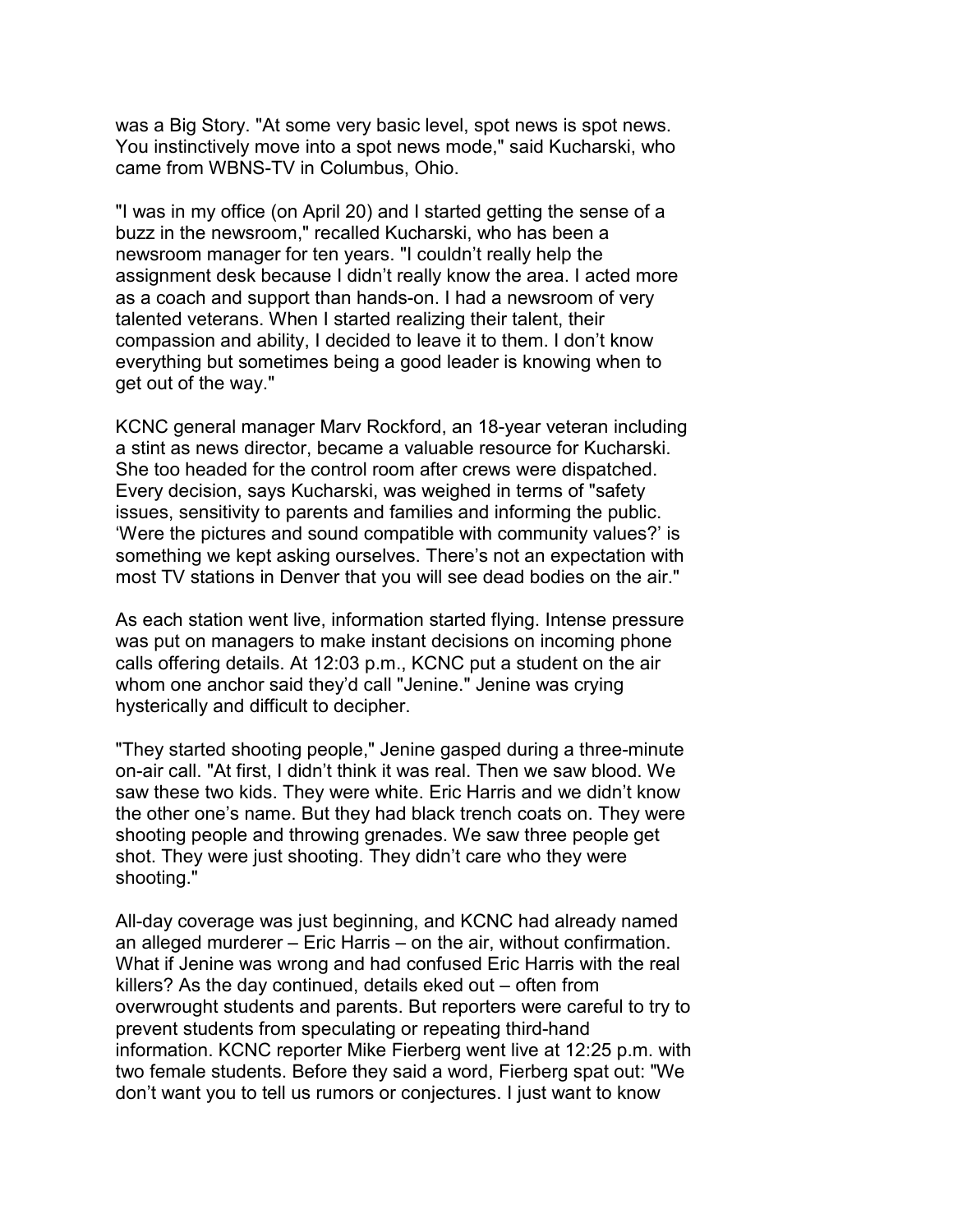what you saw. Not what you heard." It was one way local TV reporters tried to try to control what was said over the air.

At 12:53 p.m., Fierberg volunteered this information — the kind of information that drives police and FBI agents crazy. He told viewers that a SWAT group had entered the school. "They were fired at," reported Fierberg, "and the SWAT team did indeed return the fire." When local stations started reporting SWAT team's maneuvers live, the Jefferson County Sheriff's Department asked them to stop. To not show live helicopter coverage or talk about where the SWAT team was entering the school because it might tip off the gunmen. At 1:00 p.m., police still didn't know that Harris and Klebold had earlier killed themselves with their own guns.

"We did talk to one parent how has been in contact with his kid who called on a cell phone," reported Fierberg. "A student and others locked themselves in one of the rooms. We won't tell you which room."

Overall, the three stations tried to respect the Sheriff's request. By 2 p.m., television journalists were taking more care to speculate less and trying to not disclose details that might endanger police or students still trapped inside Columbine High.

"We don't want to give away too much in case the gunmen are watching," explained KCNC anchor Kattie Kiefer.

Live television poses several problems for hostage negotiators. It can jeopardize the officers' lives if a station broadcasts SWAT team movements as they occur. It can provide information that authorities might prefer the hostage-taker or gunmen didn't know, such as whether people are dead because of his actions. And live television can provoke a hostage-taker if a neighbor or family member is interviewed and says cruel or disparaging things about him.

"Eighty-seven percent of these people are emotionally driven, and have no clear, logical goal," said Noesner.

What motivated Harris and Klebold will never be fully known. A selfmade videotape made public eight months after the shooting reveals the boys' level of self-loathing and their hate for popular, athletic or minority classmates. Police learned the pair were dead somewhere between 2:30 p.m. and 3:00 p.m., according to Steve Davis of Jefferson County's Sheriff Department, so live coverage wasn't a danger in this case. But the news media didn't know that until 4 p.m., when the Sheriff held a press conference publicizing that Klebold and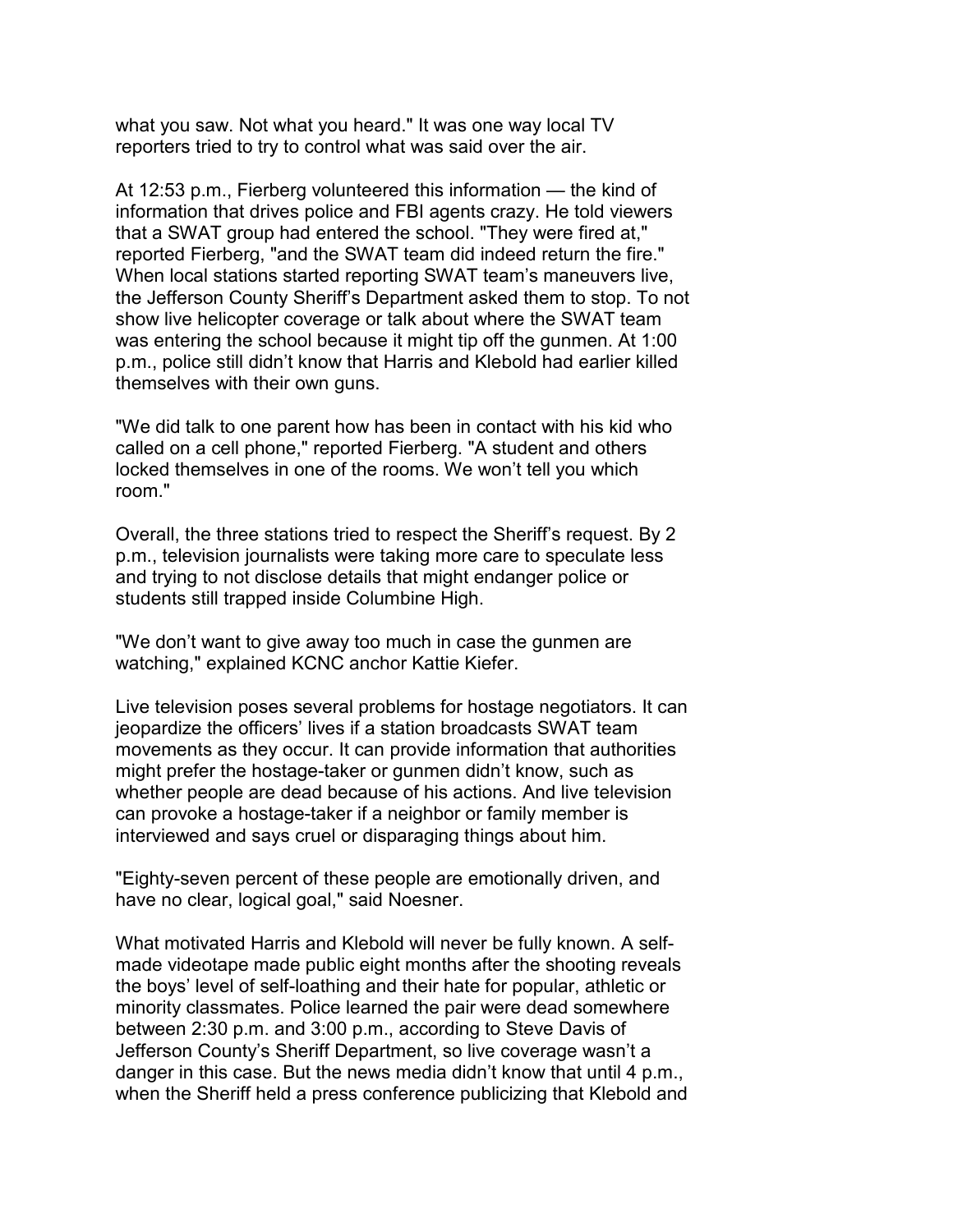Harris had killed themselves. Every decision KCNC and other stations made before 4 p.m. was based on not knowing if the gunmen were dead.

At 2 p.m., KCNC went live with a hysterical, sobbing student Bree Pasquale, cq still covered with blood. "Every one around me got shot," said Pasquale, gulping for air. "I pleaded for him not to shoot me. So he shot another girl. It was all because people were mean to him last year. There are at least 10 people dead." Some say KCNC exploited Pasquale, showing the world her pain when she was still stunned by what she'd seen. Others argue the world needed to see pure raw emotion to fully comprehend the senseless massacre.

KUSA's Ginger Delgado interviewed Pasquale around 12:30 p.m. as Pasquale stumbled alone dazed after police liberated her and other students from the school. "The big decision was that she was so hysterical that you almost felt frightened," recalled Delgado. "She was so in shock and trying to describe what she had seen. Her voice was shaking so badly and she was crying so much. I tried hard to maintain my composure but it was hard." Rather than air Pasquale live before anyone knew of deaths, KUSA held the interview, running it at 4:32 p.m. – about a half-hour after the Sheriff told reporters 23 were wounded and there were "possibly 25 fatalities." After Pasquale's interview was sent out on a feed, NBC and CNN, among others, broadcast it repeatedly until it was seared into the nation's memory.

By 3 p.m., each station already knew kids were dead but none broadcast the details until the Sheriff's Department made it official. A viewer paying close attention to KCNC coverage could have gotten the news earlier albeit inadvertently. At 2:51 p.m., a KCNC camera caught a "gasp" shot of police dragging an obviously dead body from school. Within in seconds, the station cut away, prompting reporter Paul Day to say: "I'm very reluctant to characterize what that was."

Anchor Amy Spolar too was stunned "We need to go back to that picture," Spolar said aloud. But the station never did.

"I'm sure I could find a lot of mistakes and questionable judgment calls in what we did and things I would have done differently," said Kucharski. "But you do the best you can. We are humans having to make journalistic decisions second by second. There is no magical handbook."

### DAY ONE AT KMGH-TV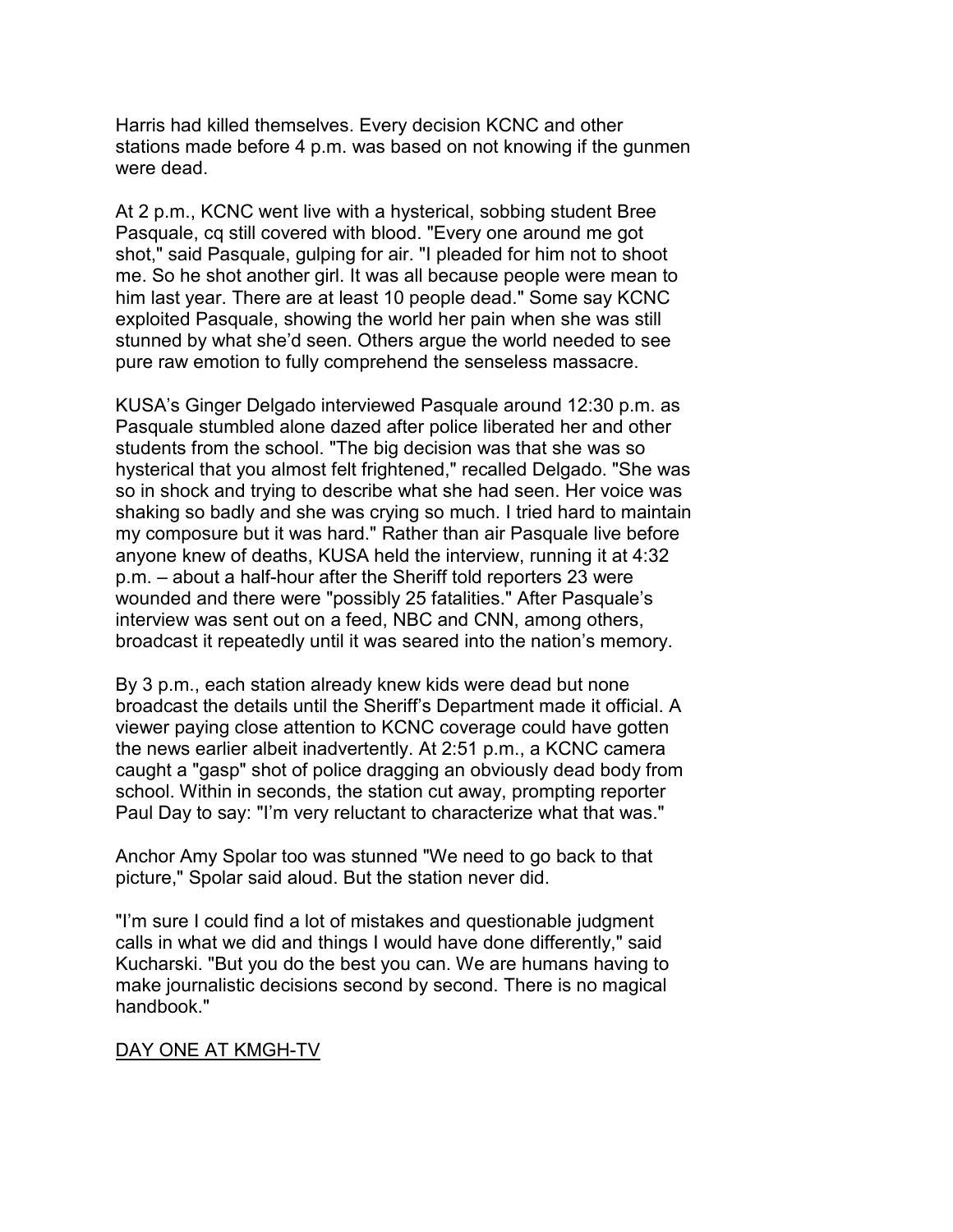On the morning of April 20, Mulligan and planning director Gail O'Brien were driving to Boulder, Colorado for the Jon Benet Ramsey story. Any day, a jury investigating the death of Jon Benet would return. The public had a morbid fascination with Ramsey after the 6 year-old beauty pageant contestant turned up dead Christmas morning 1997. Mulligan and O'Brien needed to scope out the logistics and decide how to handle the story. The public was addicted to the Ramsey story and Mulligan wanted her third-ranked station to excel on this one.

Halfway there, O'Brien's pager beeped. Mulligan pulled over. They called in. A school shooting didn't sound at the time like a big deal. But since O'Brien handles daily coverage, Mulligan drove back to Denver. She dropped O'Brien off and turned her car again toward Boulder. While driving, Mulligan flipped on her radio and heard that bombs were exploding at a local high school. Again, she turned around and headed to KMGH's newsroom (KMGH is an ABC Affiliate). She called the assignment desk telling them to send an "All Page." It means staffers must drop what they're doing and call or come to the newsroom. It's rarely used.

"I'm an assignment editor by trade," confesses Mulligan, "and I really wanted to be on the desk. But Gail is really good at moving people, and after we got most people out, I had to begin dealing with the networks. It was just nuts. Every station wanted our video."

Right away, KMGH ran into trouble. Its microwave truck got to the scene almost as quickly as police. By the time the first Channel 7 crew arrived, police had secured the scene and refused to let KMGH crews past the yellow tape to reach their truck and begin live coverage. As a result, KMGH was last on the air.

"We did a lot of reporter cell phone calls and helicopter video until we could get other microwave trucks there," says Mulligan. "We were last from the ground, but first from the air. " Her station received many cell phone calls from students saying they were inside the school. "We did not put any cell phone calls on the air," she says. "We're clean."

KMGH also attempted to talk about its coverage as the day progressed. Anchor Bertha Lynn explained about 2:30 p.m. that footage viewers were about to see of students fleeing the school had been shot earlier. The station was airing it *after* it knew the students were safe. "You may on occasion see video of people being given cover by SWAT teams holding up weapons," said Lynn, when no one knew if killers were alive. "One of those will show about a dozen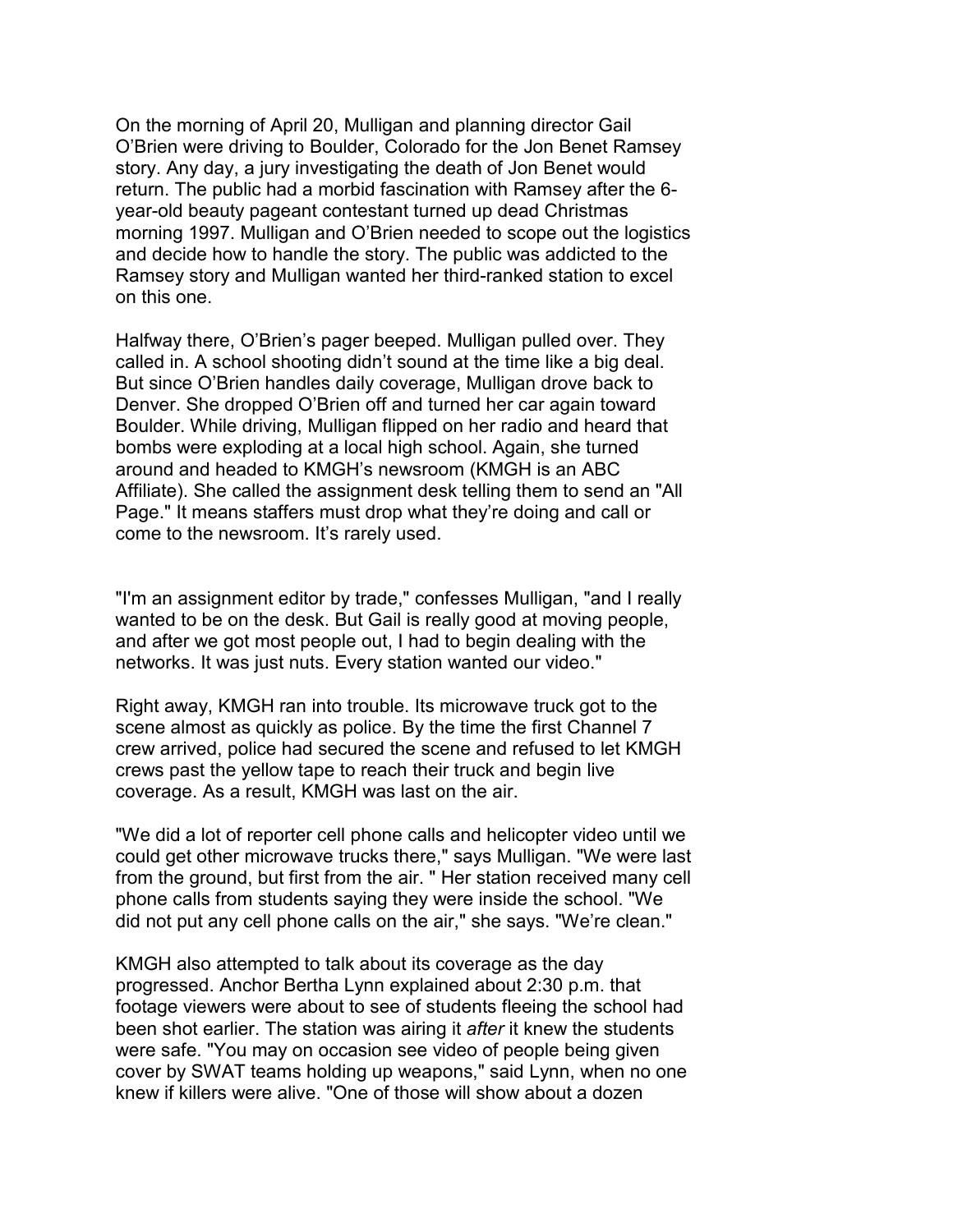students running for cover with SWAT team members. This happened about two hours after the initial shooting."

Taping the drama and showing it later was an approach each network station employed to varying degrees. Police generally would prefer that television stations tape-delay coverage during a crisis situation.

But no TV station considers itself an arm of law enforcement. KMGH acted independently when it decided at 2:38 p.m. to go live with its helicopter zooming in on the school library. It was a decision the station would later have to defend.

"Look, you can see a bloody student in the window," says anchor Lynn.

The camera catches an armored vehicle as it's moving toward the library window. SWAT team members, crouched behind it, are inching toward the school. The vehicle stops under the second-story window where a bewildered student, his left arm dangling unnaturally, appears ready to jump. "That poor person," says Lynn.

Officers reach up and pull student Patrick Ireland down. Just as he's about to slam into the truck, Mulligan orders her producer to cut away. The outcome isn't shown. Is Ireland dead? Is he critically injured?

Minutes before, Mulligan had been sitting in her office talking with the general manager. After spending the first hours in the control room, things appeared to have calmed down. "I looked up at my television and saw Bertha say: 'You can see a bloody student,' and I ran to the control room," said Mulligan.

"My thought was: 'I don't know if he's dead. Who is watching? I don't want to see the body hit the truck. It would have been just too much," she continued. "You have to decide what's appropriate for viewers at that time. You know friends and family are watching and that they are getting their information as it happens."

O'Brien, a mother of three and a grandmother, thinks her station was right to cut away. "If you are good in this business," says O'Brien, "you go a lot by your gut. I used to call it the 'splattering theory.' We get all the footage of the guy falling from the building top until he splatters on the ground. What do you show? Young people say, 'Show it all.' But if you have a conscience about you, you always are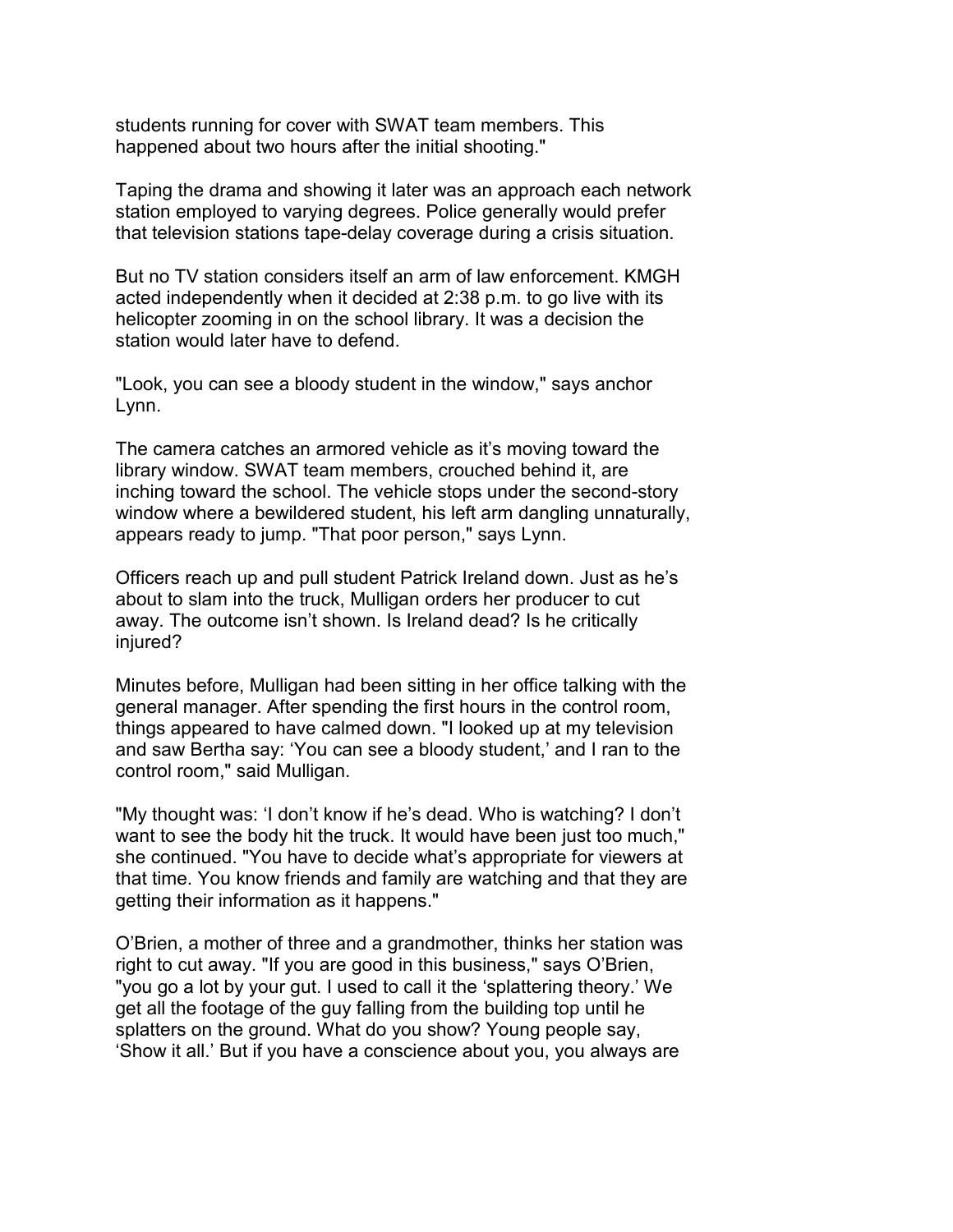aware you shouldn't show it all. If it was hard for me to watch, then I don't want viewers to watch."

Nothing was said within the next half hour on Channel 7 about Patrick Ireland's fate. Later the country would learn that three bullets shot into his head left Ireland, then-16, paralyzed on his right side.

Each station handled the Ireland footage differently. KCNC showed the Ireland footage in its entirety. But not live. The station aired the dramatic footage at 5:26 p.m., after the school was no longer under siege. KCNC reporter Paul Day and photojournalist Bill Masure had talked their way into a nearby home and had a good vantage from the third floor to capture Ireland's climactic rescue. They used an old rattan hammock as a blind to keep police from spotting them, according to a "News Photographer" magazine story in August 1999. But they weren't near a microwave truck and couldn't have gone live, says Masure.

KCNC went further than KMGH and showed Ireland crashing onto the top of the truck. However, Ireland feebly tried to sit up, and the world then knew he had, at least, survived the fall. (After extensive physical therapy, Ireland, 17, with one bullet still lodged in his brain, walks with a limp.) KCNC repeated the shot at 6:02 p.m. and that image also, courtesy of KCNC or KMGH, became part of the nation's collective memory of Columbine. At one point, ABC's"20/20" replayed the Ireland footage four times within 20 minutes.

"No one else had the Ireland footage live," says Mulligan. "We got a lot of coverage in Time, Newsweek, Broadcast magazine. When I saw the Patrick Ireland visual. I knew we had won. But in this type of situation competition takes a back seat and ethics become the biggest thing you deal with. This station has been No.3 for 20 years. We are a year into our rebuild and only six months into having a new revamped product on air. An event of this nature can change the direction of the station. It can change how viewers can see you. You start covering the story, you get people watching and then you have to think of ethics and sensitivity."

Mulligan says she was criticized by some colleagues for being too sensitive. "I had a news director from Los Angeles say to me: 'What the hell were you doing breaking away from that shot," says Mulligan. "Why would you cut away then?"

She was also criticized for running the Ireland story at all. By airing it as it happened, the station, said critics, potentially endangered the lives of Ireland and his rescuers. KMGH also aired live pictures of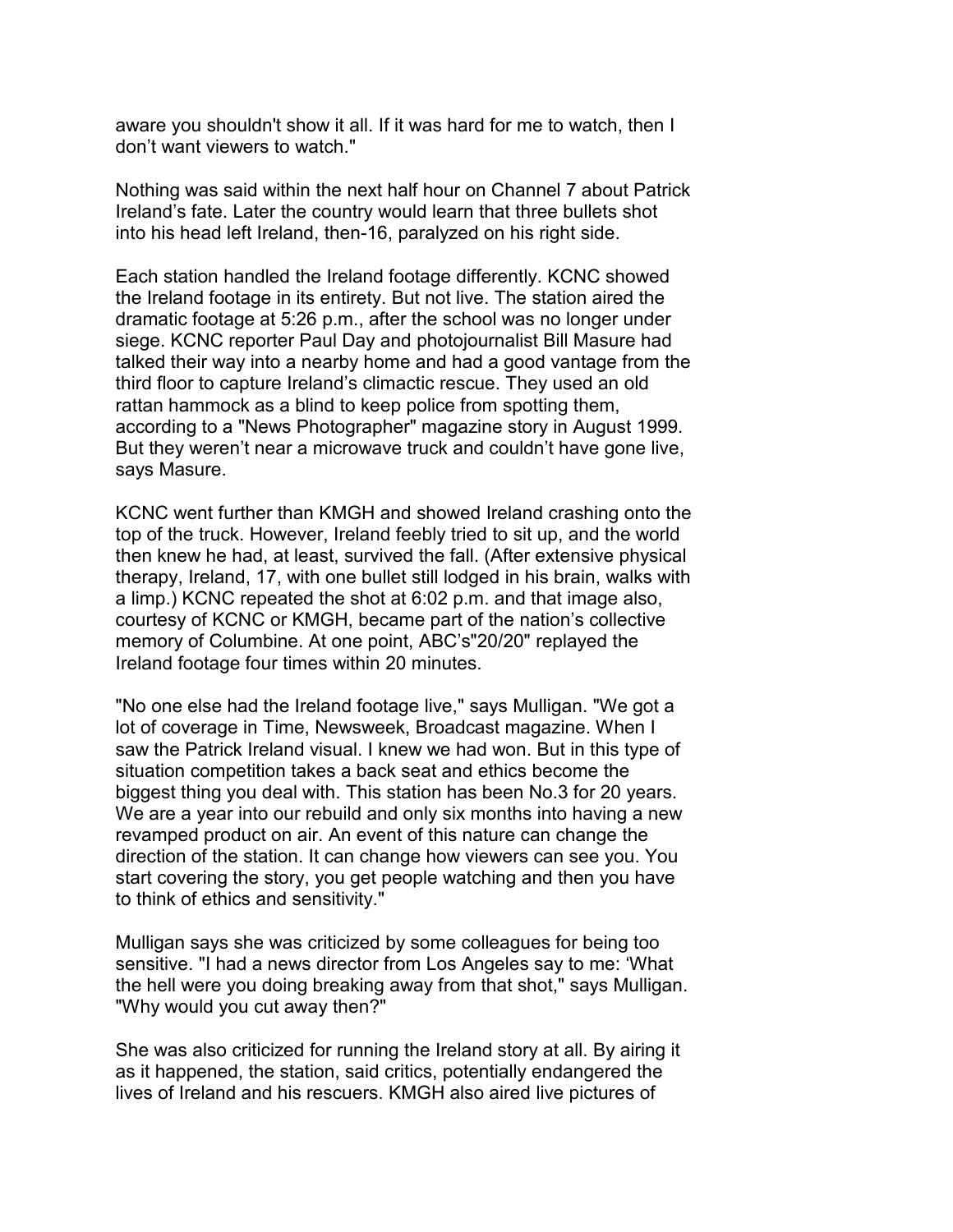about a dozen students running from the school and piling into police cars at 2:43 p.m.

"I don't think there was enough thought put into showing the escape routes of the students while the situation played out," says Bob Steele. "If the gunmen were still alive, and they had rifles and they saw the students running from the building on TV and knew the escape route, they could have shot at students and law enforcement. The same thing with Patrick Ireland falling out of the window. Showing that live made him and the SWAT team highly vulnerable. KMGH pulled away but not early enough, in my opinion. And they did it more, it seems, to not offend the viewers as opposed to giving away a vulnerable position. Certainly (KUSA) putting the phone calls on the air live was very dangerous too."

But KUSA too decided to show live students dashing out of the school, "fleeing for safety," according to KUSA's helicopter reporter Tony Lamonica, who narrated the rescue. Cops are running for cover behind cars, Lamonica, the station's weather reporter, told viewers. "We are going to pull the camera a little bit back. We don't want to tip the gunmen off to where the police are."

Throughout the day, each station learned names of some students murdered by Klebold and Harris. Students who'd been in the cafeteria or library, told reporters' names of friends or acquaintances killed in front of them. But none of the three stations broadcast victim names the first day.

"We knew kids were dead at about 2 p.m.," recalls Mulligan. "But we didn't know if the shooters were dead or how many more students were inside. So we didn't report it. If you report people are dead and there are hostage negotiations going on, that may be something police don't want out there. We wanted the police to report any deaths. We could take no chances on being wrong about kids dying."

Mulligan added that within the first week, KMGH uncovered a list of eight kids' names who police believed were in some way connected to the murders. But the station decided to hold the names. "Not knowing what exactly they did," said Mulligan, "we knew if we put their names on the air it could really hurt them."

\*\*\*\*\*\*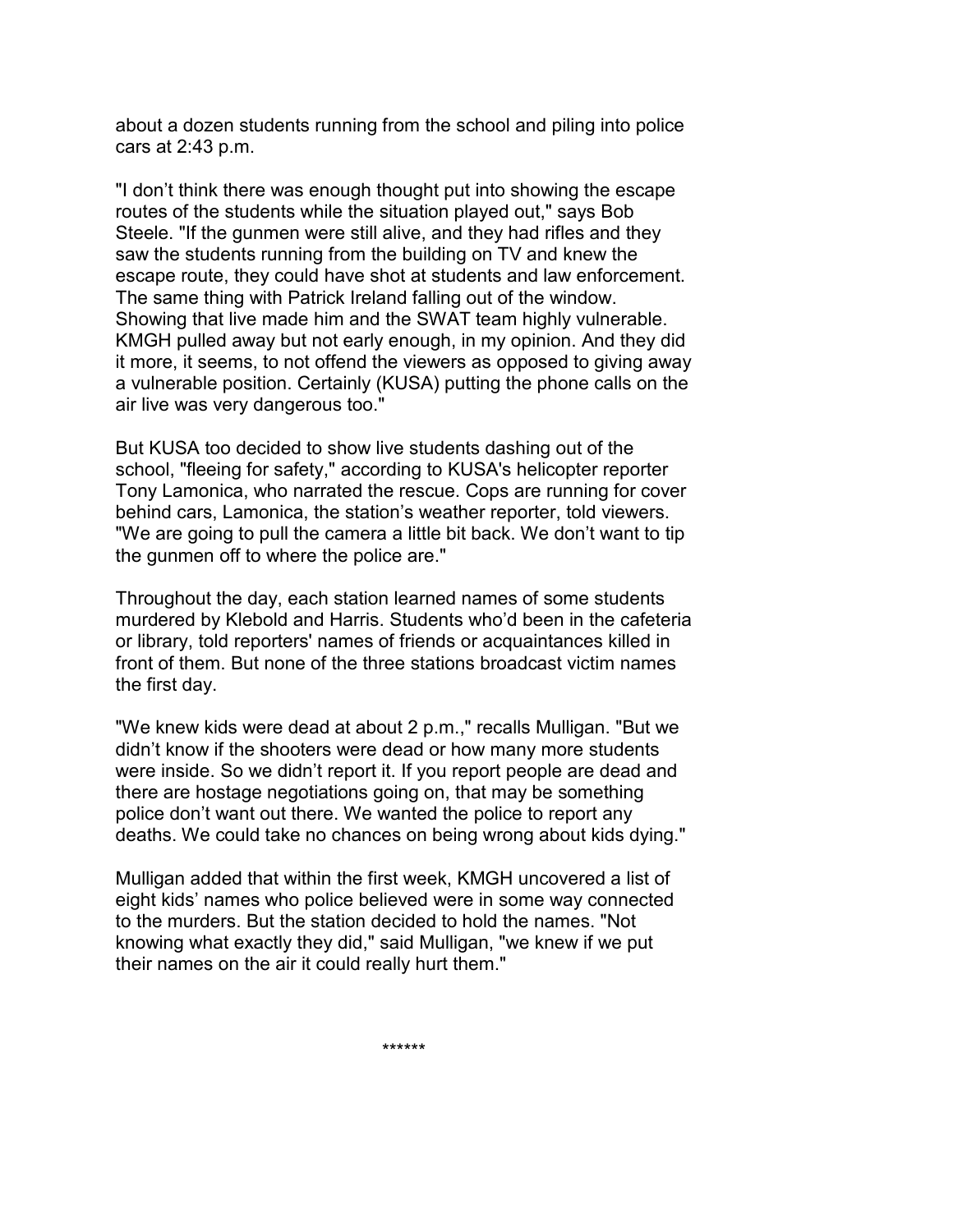By Day One's close, every reporter, photographer, manager and assistant, involved in Columbine coverage left work emotionally and physically spent. KUSA's Ginger Delgado worked 16 hours, getting to her apartment at 1:00 a.m. She wasn't alone. Most everyone worked that long, going home only to sleep and return before 9 a.m. the next morning.

"I literally walked in my apartment, slammed the door and started crying and couldn't stop," says Delgado. "It was the images that were haunting me and the people I talked to. The somberness. You couldn't help but feel the pain and sorrow even though I didn't even know anyone involved."

KMGH's Mulligan slept in her office the first night. An aide drove to her house for clean clothes. "I have never had a story that impacted me like this," says Mulligan. "We were all crying at some point in the newsroom. It was so unbelievable. The magnanimity of it just went on and on. It lasted for 10 days. "

An adrenaline rush kept journalists going the first few days, but not the entire ten. By Day Three and Four, some were asking to be taken off the story. Twelve kids gunned down for no reason. A popular teacher murdered as he tried to shield students. It was just too painfully intense covering grieving families, funerals, distraught students and witnessing an endless river of tears. Psychologists were brought to newsrooms for people to be able to vent their emotions. "We didn't have tears the first few days," recalls KCNC's Kucharski. "They came after three days, a week. Don't underestimate how horribly shaken people are to see bloody bodies and crying parents." Months later, KCNC anchor Bill Stuart would publicly admit he was being treated for depression after covering the Columbine massacre.

Taking care of the staff with food, warm jackets, heaters in station tents (on Day Two it snowed) and even hugs, became a critical assignment for the three news directors. "Something I was not prepared for at all," admits Mulligan, "was the impact on the newsroom. You have to take care of the people in the field. My general manager and I went to Starbucks to get thermoses of coffee and cookies for my people in the field and gave people hugs."

#### The National Media Descend

By Day Two, a Wednesday, the national media had fully descended. Network crews had begun arriving Tuesday afternoon. Quickly every satellite truck within an 8 to 12 hour drive from Denver was rented, according to Manny Sotelo Jr., KUSA's director of photography.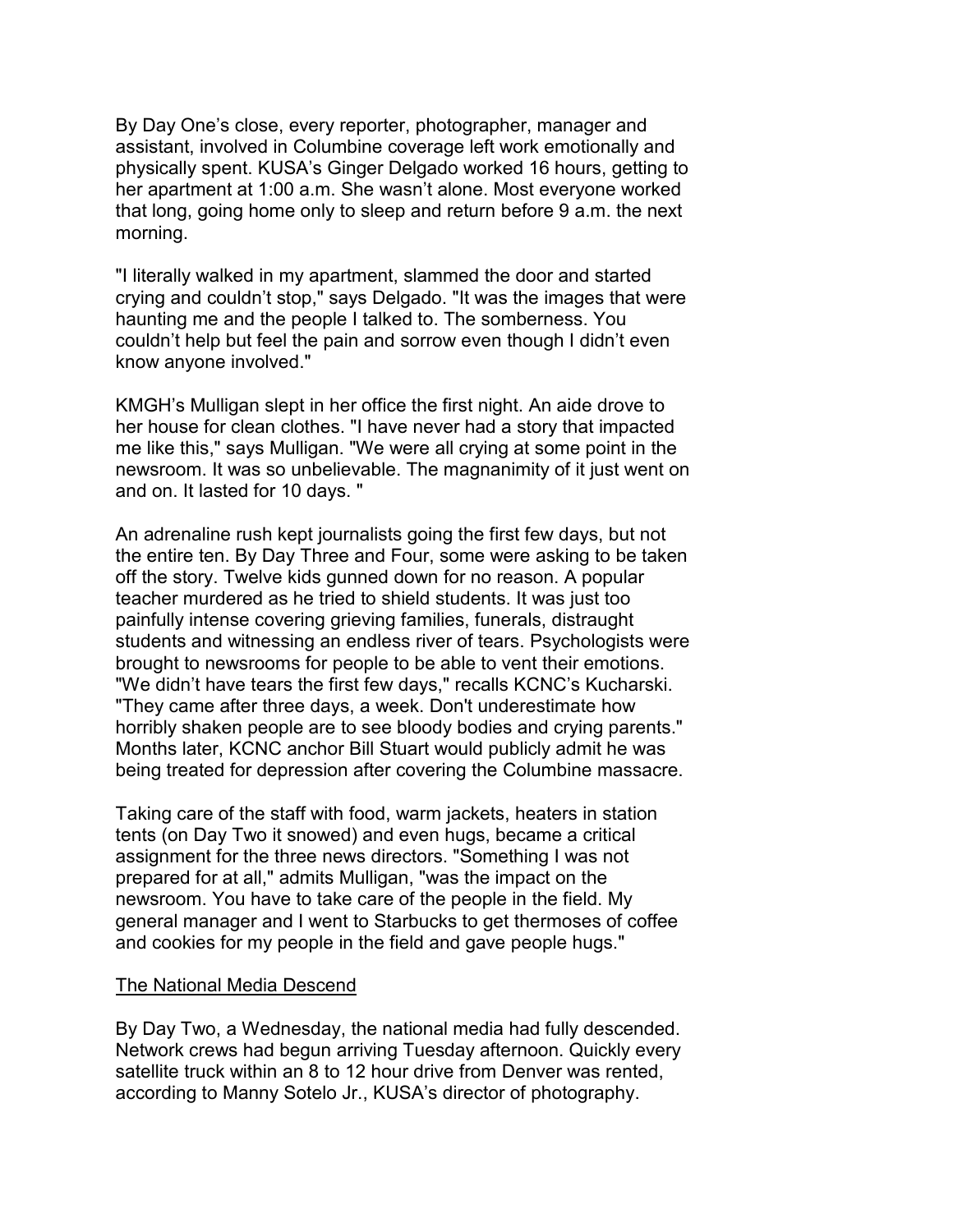Overnight, television crews increased from about 20 on the scene to 100 or 150, says one local photojournalist.

"For the national electronic media, coverage of the ongoing story at Columbine High School is just beginning," television columnist Dusty Saunders in Denver's Rocky Mountain News warned readers. "Get used to it, Colorado."

Wednesday morning Denver television audiences awoke to NBC Today Show host Katie Couric broadcasting live from Columbine High School. CNN, Fox News and the networks each flew in scores of people. So did major newspapers such as the Washington Post, New York Times and Los Angeles Times. Journalists from Japan, England and France came to capture a piece of the horrendous tragedy. Even smaller papers such as the New Orleans Times Picayune and Cleveland Plain Dealer sent reporters. It quickly became a sea of wall-to-wall media.

"I went to Clement Park and felt sickened and upset," says KUSA photojournalist Eric Kehe. "When I turned on my camera, suddenly about 20 cameras showed up behind me. If I swung another direction and started taking pictures, everyone would see what I was doing and swarm those people."

KUSA's Brad Houston found the out-of-town media scene equally disturbing. "From the moment, we realized how big a story this was and the magnitude of it," adds Houston, "we started thinking how to cover the story sensitively without intruding on people's grief. If somebody doesn't want to talk, somebody else will. We didn't have to badger people. But not everybody took that tact."

At first, it appeared those connected to Columbine warmed to the attention. But that didn't last. As desperate producers and reporters heckled and begged for interviews with families, police, neighbors and camera-shy students, the community grew angry. "Some members of the national media were chasing food workers at the school down to their cars," says O'Brien. "A lot of times, our guys said, it was the national media stalking people, and so they told them: 'Hey, we have to live here. Cut it out.'"

KMGH's managers decided *not* to bombard the victims' families. They refused to bang on doors or pester families with phone calls – although certainly other journalists went that route. "We tried to get in the back door by calling friends of the families to see if they were willing to talk," says O'Brien. "We used PR people a lot. We made requests to interview the families. We tried to reach them through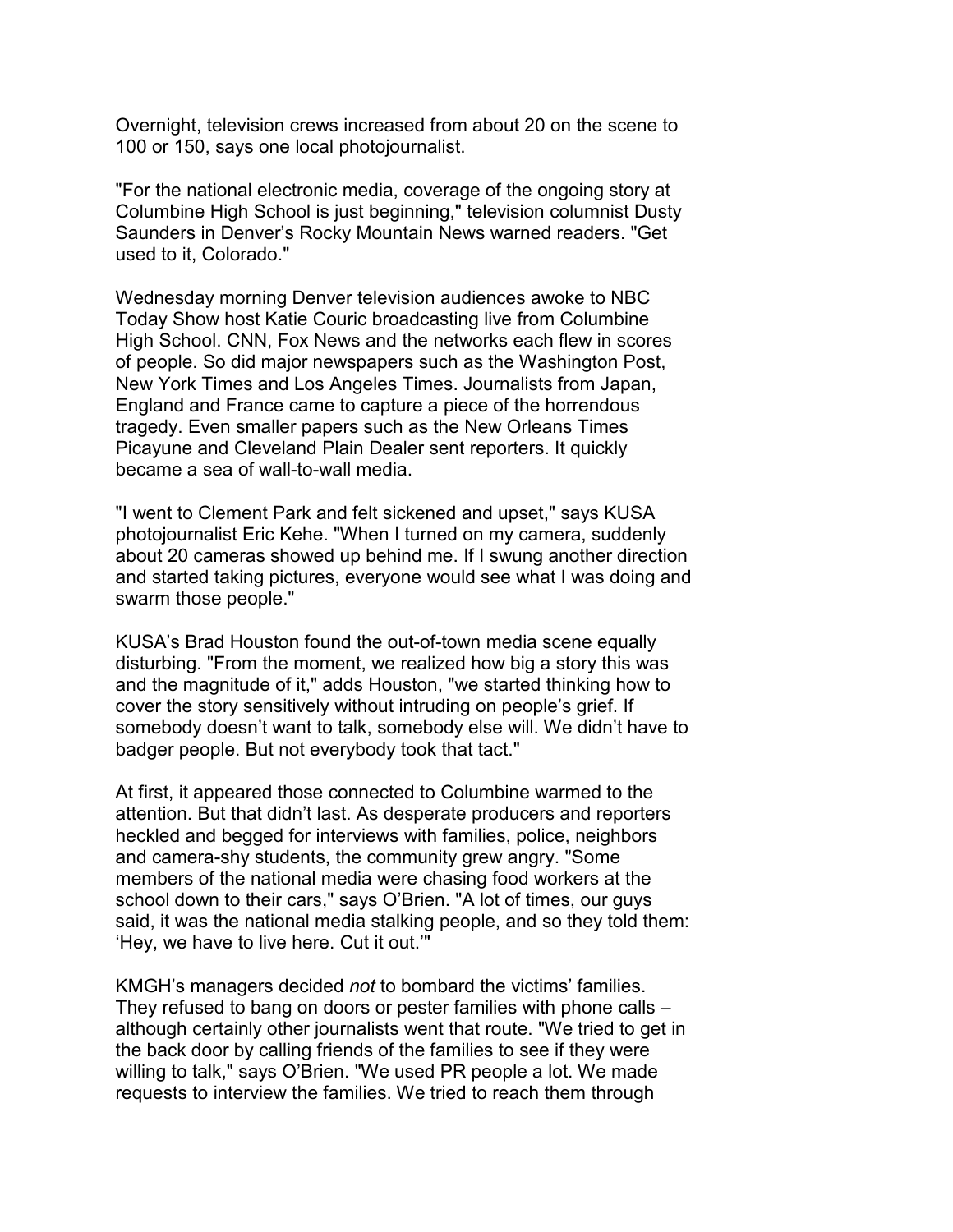their churches and funeral homes. But we would not camp out on a family's lawn. We tried to reach the Klebold and Harris families through their lawyers. Part of it is, that's just the ethic of Denver."

Pestering families at a time of obvious intense grief turned Denver's citizens collectively against the media, say many local journalists. The onslaught alone of hundreds of journalists overwhelmed residents. After a time, the local community lumped national, local, and foreign journalists into one evil group to focus its anger on.

"The scary thing is this is our community," says KUSA photojournalist Eric Kehe. "Our neighbors. Our friends. We pray at the same church, our kids go to the same schools. We are going to be very sensitive on how we approach people. But when the national media come in, they are there to just get their stories. They don't have to consider how do they treat people. We are left to mend the fences."

But it wasn't just the nationals invading Littleton that caused tension between hometown journalists and those parachuting in. Resentments grew when it became clear law enforcement sources and certain families of dead students preferred to talk with the national media. Given a choice between speaking to Katie Couric or a local reporter, most choose Couric. "What really got to me," says KUSA's Delgado, "was when the national media started breaking details of the investigation and we couldn't get anything. When the nationals descend, they bring in hundreds of people. Our lowly station (the largest in the market with a total staff of 96. NBC sent about 70 people) doesn't have the manpower to get what we couldn't get. You just can't compete with the networks. You have to rely on sources and contacts you've developed as a local reporter. That's when sources you've cultivated are crucial."

Two weeks later, most in the national press had gone, and local journalists were left to mop up both emotionally and physically after the media invasion. Denver journalists were left to ferret out details on the criminal investigation as well as report on the community's recovery. Six months after the shootings, KUSA's Kehe went to Columbine High School three separate times to cover "healing," stories. It was far more upsetting than he expected — and not because it was emotionally charged.

During one school visit, Kehe returned to find someone had written "News Blows," and"Media Sucks" on his KUSA-marked car. At another visit, as Kehe drove up to the school, students began heckling him: "What the f - - - are you doing here. Go the f - - - home."